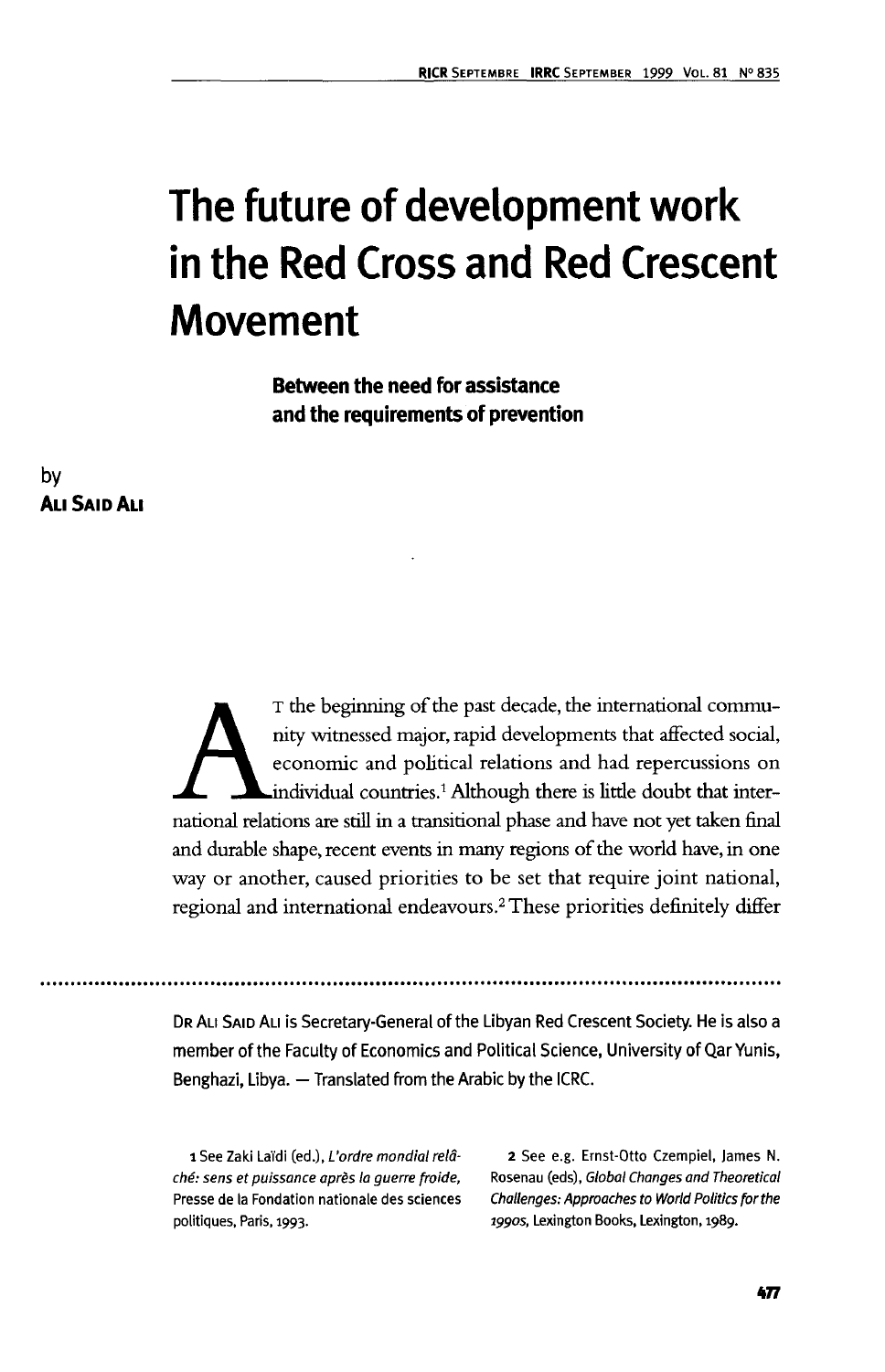from those of the Cold War era that followed the SecondWorld War, when the States' main concerns — security, armament, conflict, expanding zones of influence, etc. — drained the resources of many governments, especially in the Third World, and unquestionably delayed development projects in most of those States.

The present article will deal with one of the main concerns of the Red Cross and Red Crescent Movement in the post-Cold War era, i.e. development, by examining the relationship between the need for the assistance expected by the victims of natural and man-made disasters and the requirements of prevention, the aim of which is to promote complementary action to avert such disasters. At the same time, this article will review some of the operational priorities that could be used as guidelines by the components of the Red Cross and Red Crescent Movement in meeting the requirements for development in the humanitarian and social spheres.

# **The concept of peace and security**

After the end of the Second World War, when international relations entered the tunnel of the Cold War, thinking polarized around military security and the resulting concern about the strategies, programmes and means needed to deal with armed conflict and the arms race, to achieve supremacy in one's zones of influence, etc. The material resources devoted to these activities, which continued for over 50 years, were deployed at the expense of social development. Today the world is aware of the adverse consequences of that era. These are illustrated in particular by the structural imbalance in relations between States and the increased marginalization of poverty-stricken communities in the most needy countries.

One of the main challenges for international peace and security in the past was conflict between States, which often took the form of direct aggression by one State against another.<sup>3</sup> The international community can be said to have succeeded in developing specific mechanisms with which to respond to such conflicts and secure the adoption of preventive and other positive measures to deter aggression.

Great Powers: Economic Change and Military York, 1987.

3 See Paul Kennedy, The Rise and Fall of the Conflict from 1500 to 2000, Random House, New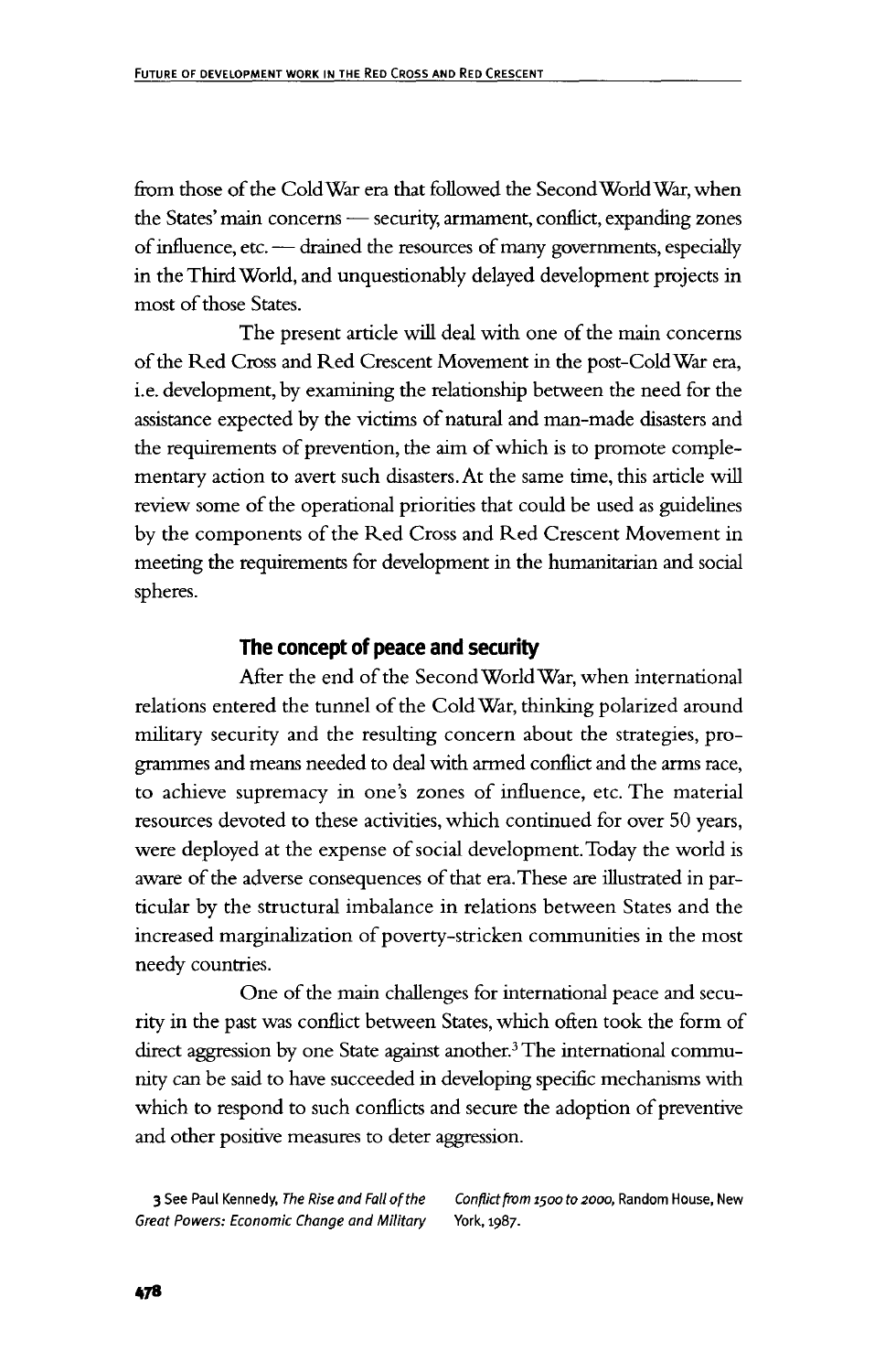However, this was not the only type of conflict of primary concern to the States. The steady increase in internal conflicts prompted some States, particularly in the Third World, to allocate most of their resources to dealing with just such situations, thereby paralysing their development plans, further aggravating their social, economic and political circumstances and ultimately creating an unstable situation with which they were unable to deal on their own.

This imbalance coincided with the following series of challenges.

#### **Challenges from a humanitarian point of view**

There was a significant increase in the number of natural disasters of various types, along with an alarming increase in the number of victims and in the magnitude of material losses.4

Many States have been unable to meet diis major challenge in spite of the international assistance that has often been provided. It has clearly become difficult to deal with the socio-economic effects of these disasters through the traditional approach which, in most of the affected countries of the Third World, relies on action by official institutions. Hence, the governments of the States concerned should be encouraged to review how they go about disaster preparedness, with a view to making use primarily of local capacities and private initiatives supplemented, if necessary, by international assistance.

#### **Social challenges**

Not all the changes that the world has witnessed during this period have been conducive to optimism, since States have begun to suffer from dangerous social phenomena such as the marginalization from the mainstream of certain groups and individuals, rising crime rates and increasing delinquency among young people. The result has been to push societies into a tunnel of social unrest and conflict. States should be encouraged to consider responding to these challenges in a carefully balanced manner based not on confrontation but rather on a meticulous

<sup>4</sup> See the periodical World Disasters Reports, edited by the International Federation of Red Cross and Red Crescent Societies, Geneva.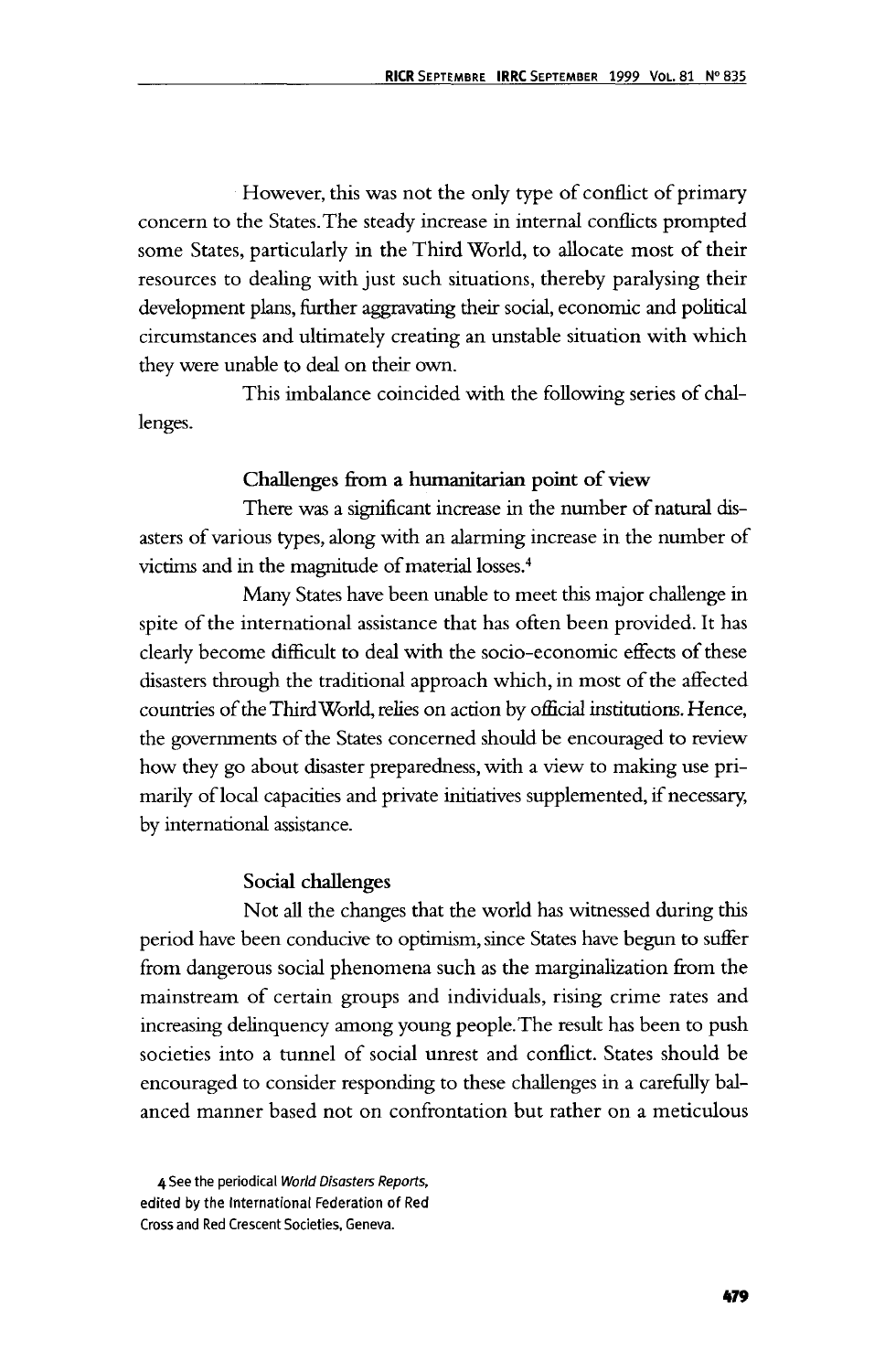study of the social structure and its economic requirements, and greater encouragement of local private endeavours.

#### **Health-care challenges**

Most States are facing a threat that is just as dangerous as the threat posed by war: the alarming spread of infectious diseases such as AIDS and the ongoing pollution of the environment. It seems evident that individual States and even the international community as a whole are unable to deal with these problems, which they regard as being beyond their control. Since these health-care challenges, by their very nature, do not recognize borders it is impossible to predict where they will be encountered in the future. Therefore, countermeasures should be reprogrammed to include preventive action among their priorities. In addition, private action should be expanded and direct participation by local communities and individuals promoted.

#### **Economic challenges**

The rapid changes discussed above and the increasingly serious challenges that result have caused an acute feeling of insecurity mounting fear of material loss, ongoing marginalization of those who fall behind and the looming, and very dark, tunnel of unemployment.<sup>5</sup> All this constitutes an economic crisis which has had a grievous impact on the countries of the Third World. It has become necessary to devise new ways to meet the challenge that human society is facing.<sup>6</sup>

It appears evident that States may not be able individually to meet and overcome these challenges, which in some instances transcend their geographical borders and their human and material capacities. Although international assistance is often required in such cases, there seems to be an even more pressing need to mobilize the indigenous capacities of these States and especially private, non-governmental organizations. Non-governmental organizations, and in particular the National Red Cross and Red Crescent Societies with their wealth of accumulated know-how and efficient structures, could make an effective contribution in support of government endeavour to alleviate such crises, by setting pri-

International Relations, Princeton University the Twenty-first Century: A Discussion Paper, Press, Princeton, 1987. Care and Dar al-Shuruq, Cairo, 1994 (in Arabic).

5 Robert Gilpin, The Political Economy of 6 Muhammad Hassanein Heikal, Egypt and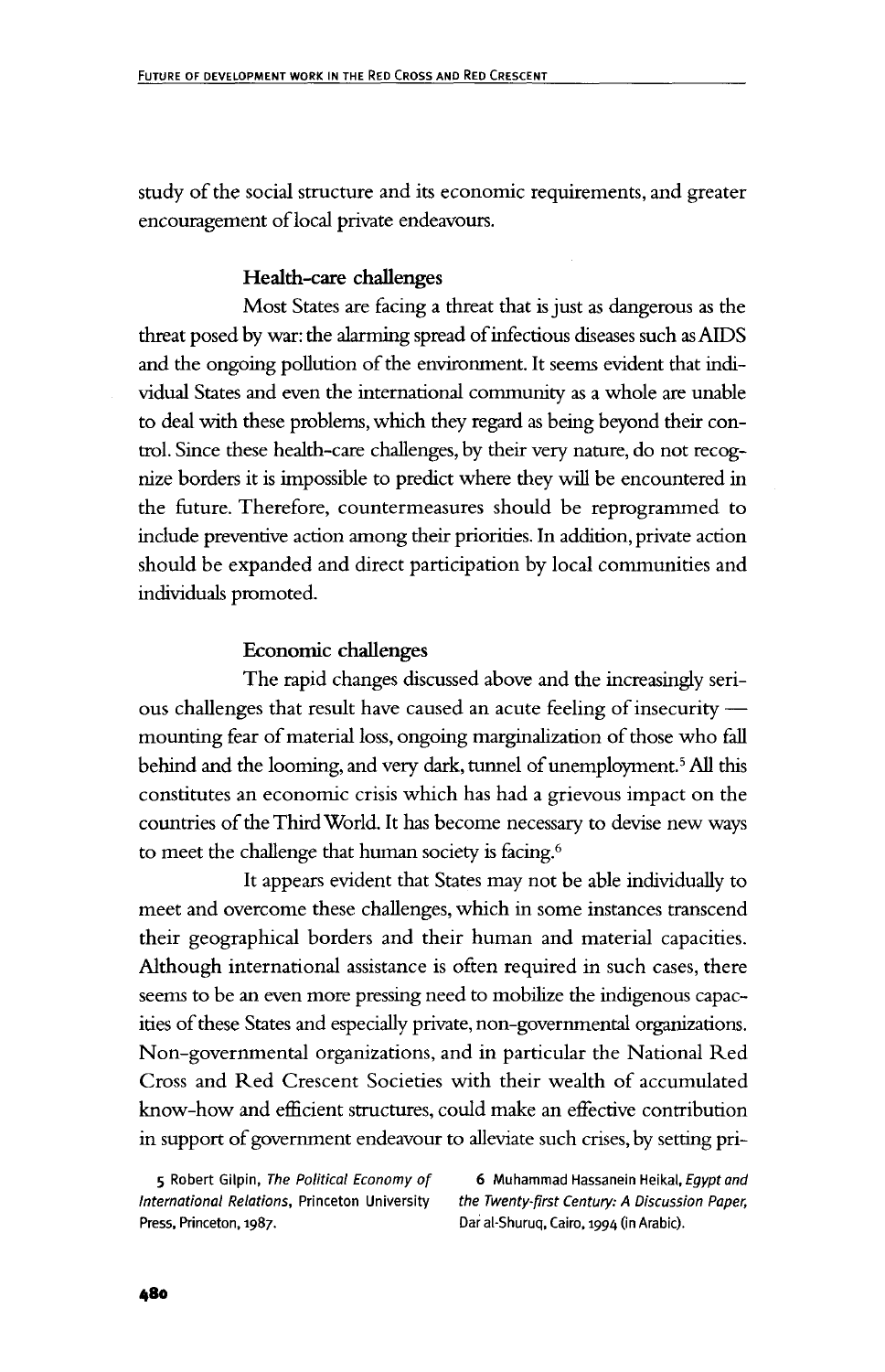orities to guide the formulation of programmes to meet local community needs and by increasing the scope of the contributions made by the Movement's components in the realm of development, with particular emphasis on particularly vulnerable individuals and groups.

#### **The National Red Cross and Red Crescent Societies**

The crises affecting many States as a result of the changes that have swept through their societies have highlighted the weakness of the official mechanisms adopted in numerous countries to counter them. In view of the increasing interest in non-governmental endeavour, and particularly the humanitarian, social and health-related role of the National Red Cross and Red Crescent Societies, advantage should be taken of this favourable climate in which the National Societies could obviously play a more dynamic role in enhancing local community capacities especially as regards the particularly vulnerable.

The National Red Cross and Red Crescent Societies enjoy a special status.This is the case not only by virtue of their functions in wartime, when the ICRC takes humanitarian initiatives to protect the victims, but also in peacetime, when the International Federation and the National Societies themselves provide services for local communities with a view to promoting human dignity and meeting local humanitarian, social and health-care needs. The various components of the Red Cross and Red Crescent Movement have benefited from the increasing respect accorded to them by the international community and have worked diligently to alleviate human suffering regardless of its cause. However, the changing nature of the root causes of disaster means that new situations might force the Movement to abandon some of its traditional operating methods as inconsistent with the nature of contemporary challenges.This necessarily implies that the Movement's future programmes should be formulated not only according to its customary procedures but also in the light of the lessons that it has learnt, particularly the need to avoid expanding the range of Red Cross and Red Crescent activities since, if the Movement attempted to do everything, it might find itself unable to respond effectively to the increasing demands of humanitarian action.

When development work in the Movement is reprogrammed, therefore, a careful balance should be struck between the need to help disaster victims and the requirements of preventive action to limit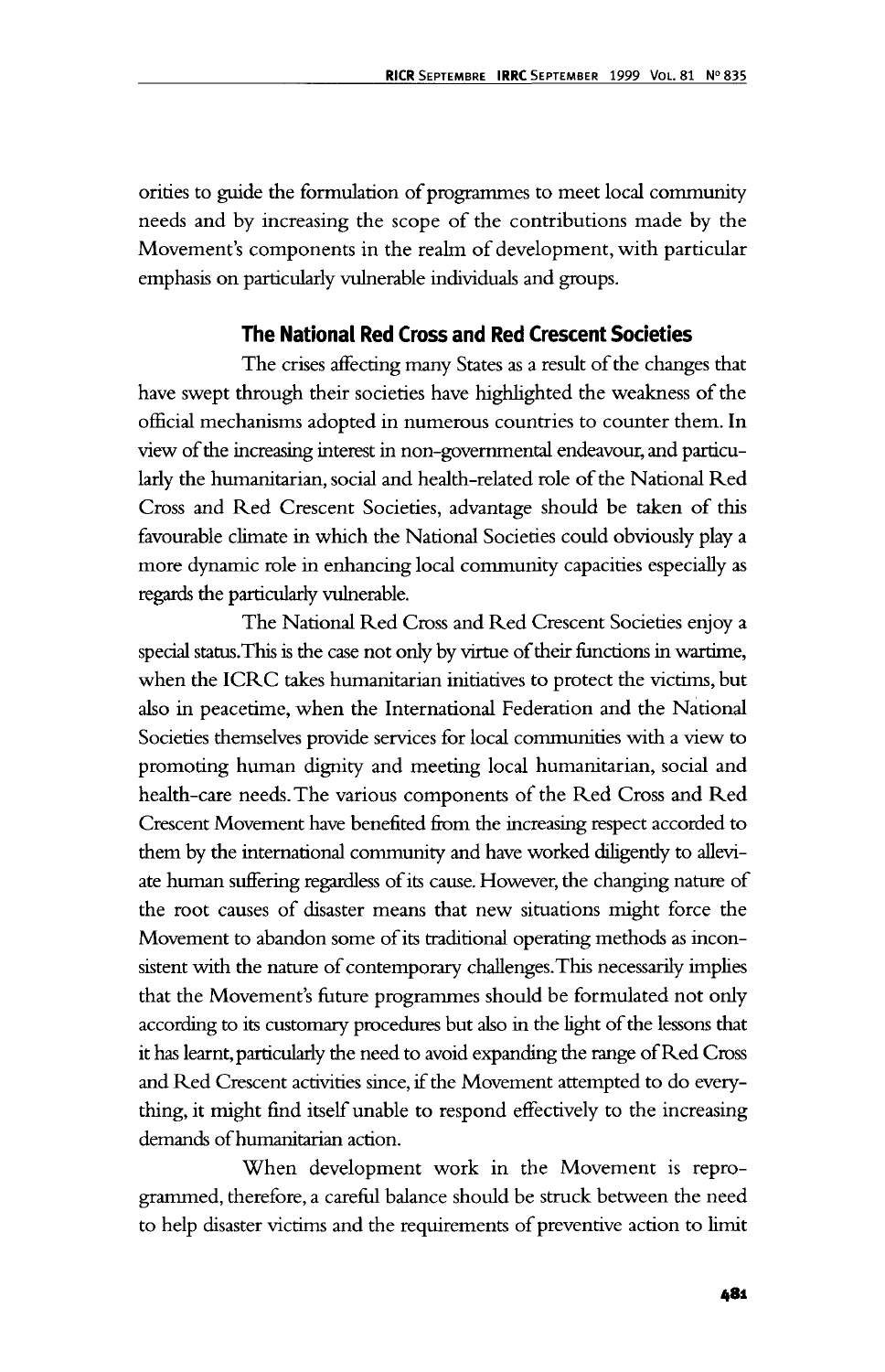the impact of disasters and strengthen the infrastructure required to deal with them. Future development programmes could therefore address the following issues.

#### **Prevention**

The circumstances of the Cold War imposed a programming pattern that focused on assistance and protection in the event of any type of disaster, the aim being to deal with the consequences of disasters. However, striving to deal with disasters as soon as they occur could be said to have delayed the effective provision of assistance by the Movement's components, particularly given the increasing magnitude and multiple causes of disasters.7 The ICRC's work in the field of protection has remained an important factor in strengthening the presence of the Movement and has increased the respect that it enjoys.

In view of future challenges, the Movement must stop regarding disasters as unexpected occurrences and must take steps to prevent them by standing ready to deal with their causes and not solely their consequences. To this end, the Movement might need to compile a detailed index of its human and material resources and clearly define its mechanisms of operational coordination, especially when there is a need for the joint presence of and action by the Movement's components (the ICRC, the International Federation and the National Societies).

#### Complementarity

Various circumstances have prompted some National Societies to select programmes of action without careful study and adequate planning that would meet the requirements of and the priorities dictated by the local environment. This gives the impression that those Societies' programmes are being implemented in isolation from environmental factors and without regard for their social impact and their economic cost. Now that there is an increasing need for complementarity in terms not only of endeavours but also of the nature of the programmes undertaken, these Societies are facing a test of their ability to enhance their capacity to remedy shortcomings that might cause human suffering or impede development in the social sphere. Hence, they should take care to

Hulme, Making a Difference: NGOs and London, 1992.

7 See further: Michael Edwards, David Development in a Changing World, Earthscan,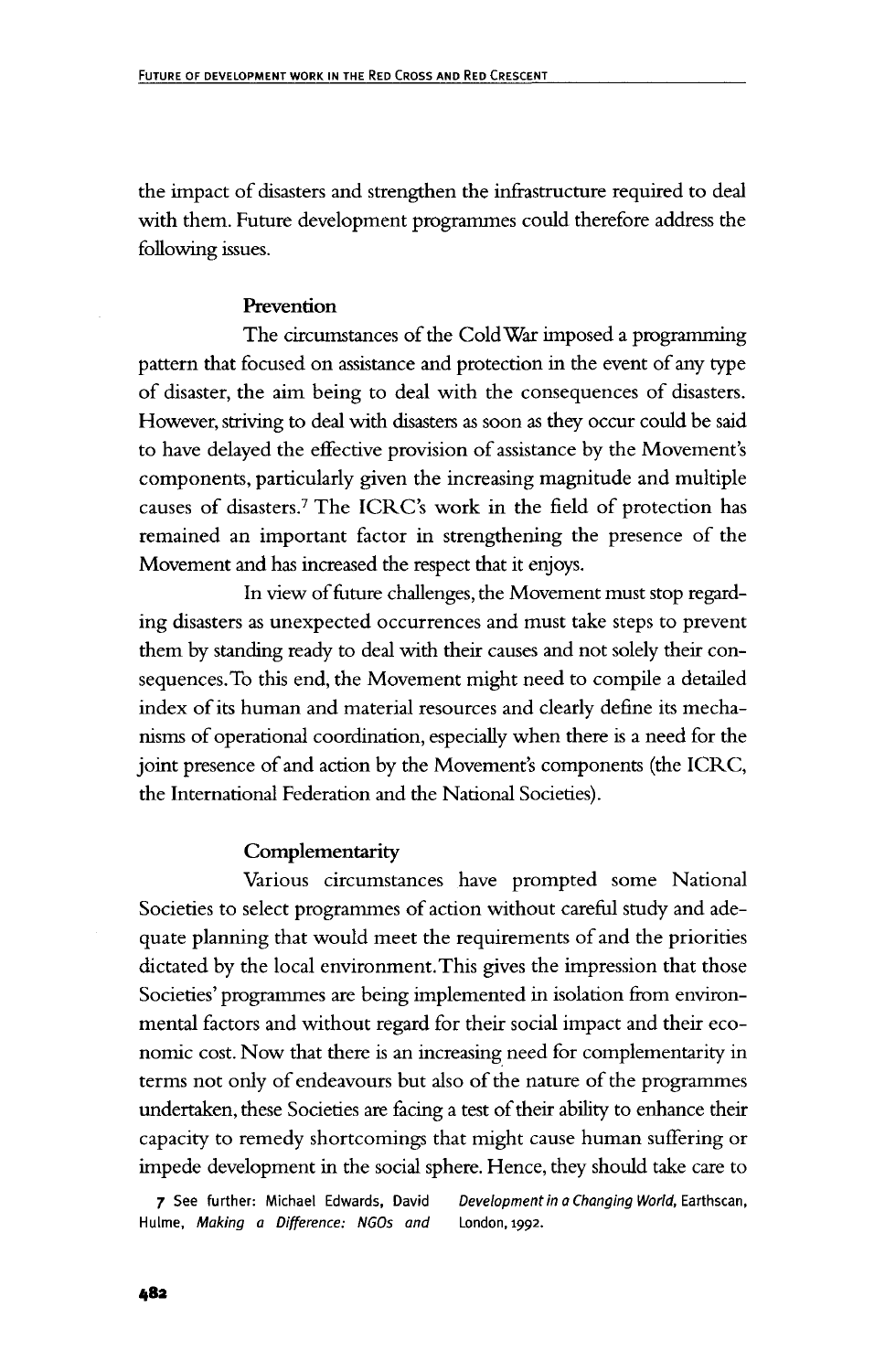ensure that their programmes of action clearly define their contribution within the context of the priorities dictated by local conditions. In so doing, the efforts, capacities and resources of the National Societies will complement, instead of being isolated from, the endeavours made by others in die same environment.

# Self-reliance

In the past, the Red Cross and Red Crescent Societies won increasing praise for their sustained action in connection with problems of humanitarian and social concern in a number of States. To make that action possible, the Societies had to rely on their own resources and on unconditional support from dieir respective governments. However, owing to the expanded scope of their activities, growing needs and the shortage of funds in many States, many Societies have faced severe financial crises.8 Consequently, it has been necessary to review funding programmes and promote greater self-reliance by increasing the role of fixed sources of income and gradually reducing reliance on support from others.The selfdevelopment programmes, which are a basic aspect of the role that the National Societies are playing in social development, therefore require a definition of production-related sources of funding for the benefit of humanitarian and social activities. However, the concept of entrepreneurial profit should not be misconstrued; there is a need for an economic evaluation of projects that serve the local community and, at the same time, generate profits for the Society which can be used to meet the requirements of humanitarian action.

# Support

During the 1990s, the Movement decided that providing support should be one of its obligations towards particularly vulnerable members of society. Although the limits to such action are still being debated within the Movement because of its sensitive nature and the difficulties that it might create, especially vis-a-vis the governments concerned, the fact that a clear statement was made about the need to make greater efforts to protect and defend vulnerable categories of the population showed die seriousness with which the Movement takes the matter.

between the North and the South, Centre for Cairo, 1994 (in Arabic).

8 Amir Salim, Human Rights: Ongoing Battles Legal Studies and Information on Human Rights,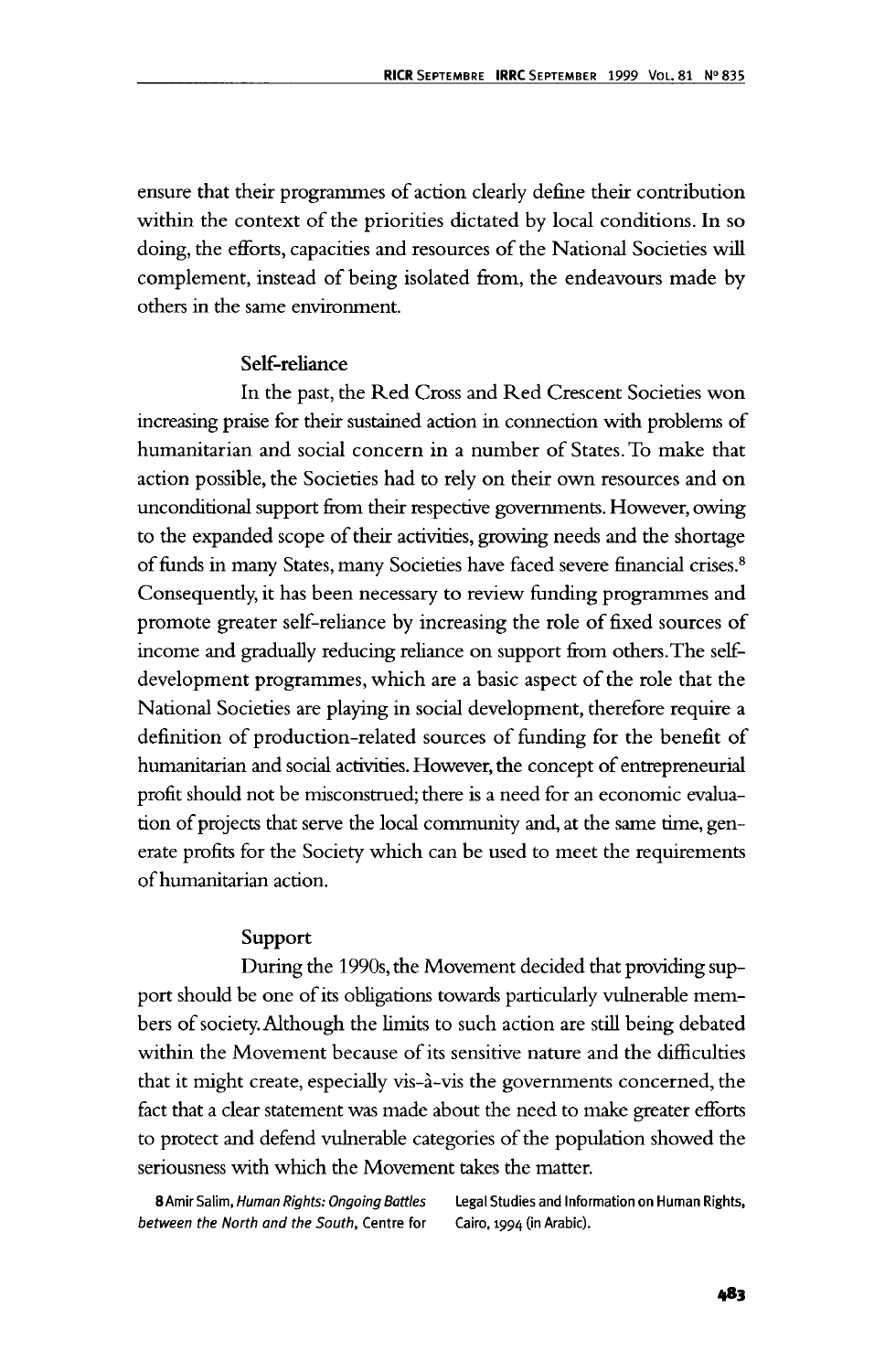There appears to be a need to expand the scope of the practical programmes designed to protect and safeguard the particularly vulnerable. At this stage, it might be helpful if the Movement's components could work to strengthen the essential programmes of the ICRC, under which humanitarian initiatives are taken in support of these people, while the organization remains careful to maintain its status as a neutral party.

#### **Summary**

The adverse effects of the Cold War era and the human suffering and social upheaval that they entailed have placed the international community before a difficult task; this calls for a concerted effort to address the resulting problems and challenges by viewing social development, including its humanitarian dimension, in the light of priorities to be set for the future and by taking into consideration the important contribution that can be made by non-governmental organizations. In the coming years the Red Cross and Red Crescent Movement will have to shoulder an enormous responsibility, which will require broader participation, within the context of development work to meet the needs of local communities, and which will strengthen the vital role of the Movement's components.